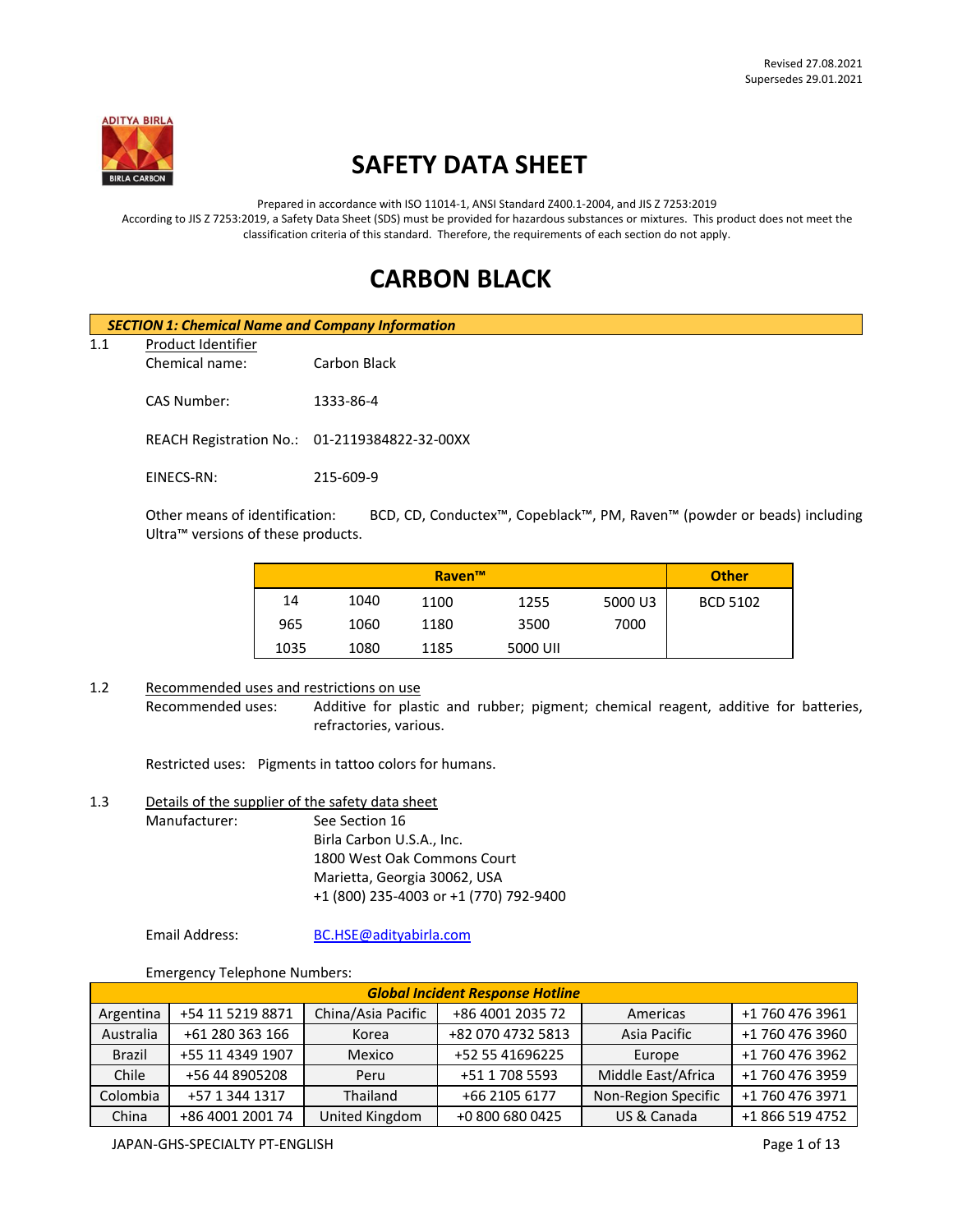#### *SECTION 2: Hazard(s) Identification*

| 2.1 | Classification of the substance or mixture                     |
|-----|----------------------------------------------------------------|
|     | Japan: Not a hazardous substance according to JIS Z 7253:2019. |

|--|

| Pictogram:                      | None |
|---------------------------------|------|
| Signal Word:                    | None |
| Hazard Statement:               | None |
| <b>Precautionary Statement:</b> | None |

#### 2.3 Other hazards

This substance is classified as hazardous as a combustible dust by the United States 2012 OSHA Hazard Communication Standard (29 CFR 1910.1200) and the Canadian Hazardous Products Regulation (HPR) 2015. The signal word, hazard statement and precautionary statements in the United States and Canada are: WARNING May form combustible dust concentrations in air. Keep away from all ignition sources including heat, sparks and flame. Prevent dust accumulations to minimize explosion hazard. Do not expose to temperatures above 300°C. Hazardous products of combustion can include carbon monoxide, carbon dioxide, oxides of sulfur, and organic products.

| Eye:        | May cause reversible mechanical irritation.                                                                                                                                     |
|-------------|---------------------------------------------------------------------------------------------------------------------------------------------------------------------------------|
| Skin:       | May cause mechanical irritation, soiling, and drying of skin. No cases of sensitization in humans<br>have been reported.                                                        |
| Inhalation: | Dust may be irritating to the respiratory tract. Provide local exhaust ventilation. See Section 8.                                                                              |
| Ingestion:  | Adverse health effects are not expected.                                                                                                                                        |
|             | Carcinogenicity: Carbon black is listed by the International Agency for Research on Cancer (IARC) as a Group 2B<br>substance (possibly carcinogenic to humans). See Section 11. |

## 3.1 Substance

- 3.1.1 Carbon Black (amorphous) 100%
- 3.1.2 CAS Number: 1333-86-4
- 3.1.3 EINECS-RN: 215-609-9
- 3.1.4 ENCS-RN: 5-3328

## *SECTION 4: First-aid measures*

## 4.1 Description of first-aid measures

Inhalation: Take affected persons into fresh air. If necessary, restore normal breathing through standard first aid measures.

## Skin: Wash skin with mild soap and water. If symptoms persist, seek medical attention.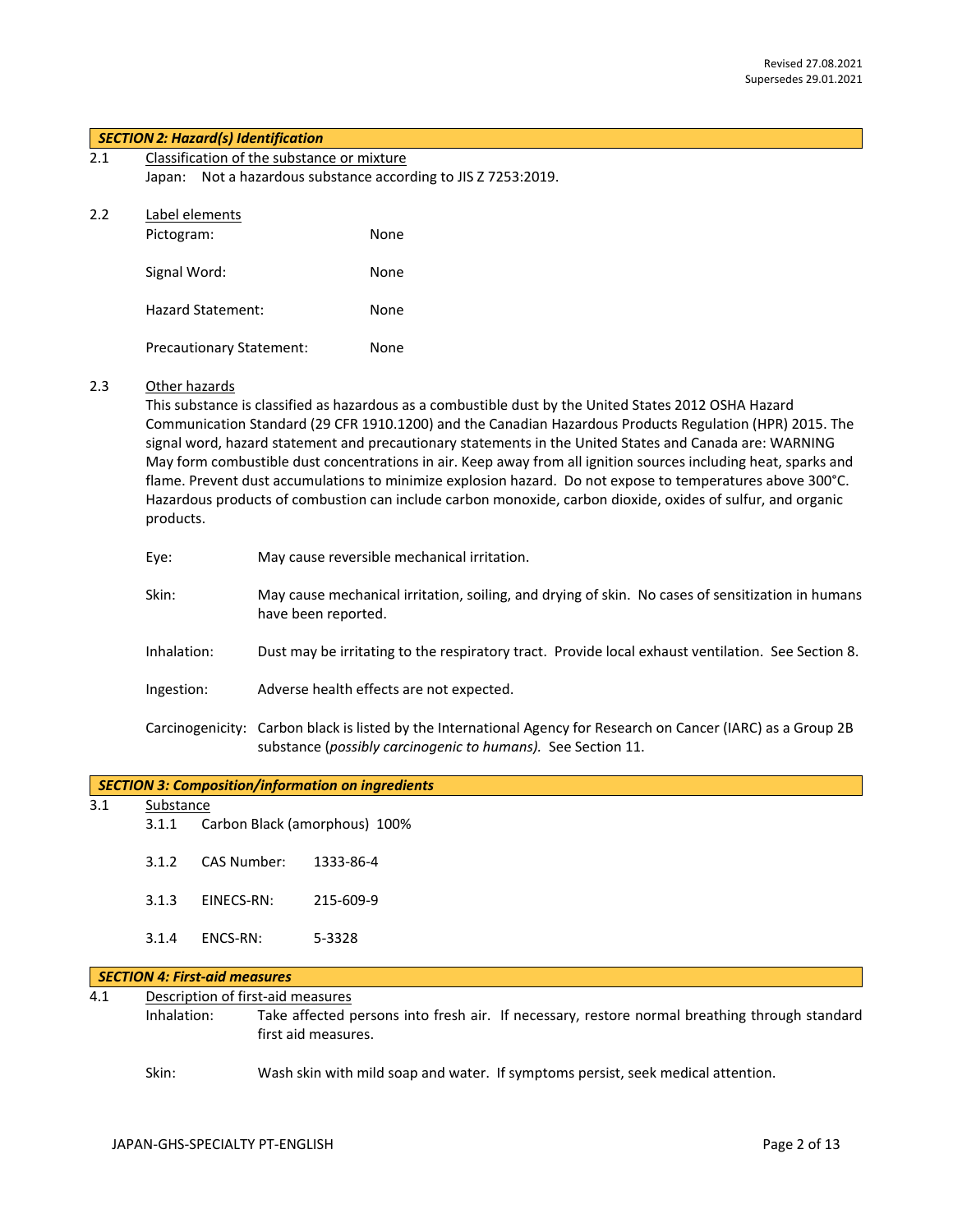- Eye: Rinse eyes thoroughly with large volumes of water keeping eyelids open. If symptoms develop, seek medical attention.
- Ingestion: Do not induce vomiting. If conscious, give several glasses of water. Never give anything by mouth to an unconscious person.
- 4.2 Most important symptoms, both acute and delayed Symptoms: Irritating to the eyes and respiratory tract if exposed above the occupational exposure limits. See Section 2.
- 4.3 Indication of any immediate medical attention and special treatment needed Note to physicians: Treat symptomatically

|     | <b>SECTION 5: Fire-fighting measures</b>                                          |                                                                                                                                                                                                                                                      |
|-----|-----------------------------------------------------------------------------------|------------------------------------------------------------------------------------------------------------------------------------------------------------------------------------------------------------------------------------------------------|
| 5.1 | Extinguishing media                                                               |                                                                                                                                                                                                                                                      |
|     | Suitable extinguishing media:                                                     | Use foam, carbon dioxide ( $CO2$ ), dry chemical, or water fog. A fog spray is<br>recommended if water is used.                                                                                                                                      |
|     | Unsuitable extinguishing media:                                                   | Do not use high pressure media which could cause the formation of a<br>potentially explosible dust-air mixture.                                                                                                                                      |
| 5.2 | Special hazards arising from the substance or mixture                             |                                                                                                                                                                                                                                                      |
|     | Special hazards arising from the chemical:                                        | It may not be obvious that carbon black is burning unless the material<br>is stirred and sparks are apparent. Carbon black that has been on fire<br>should be closely observed for at least 48 hours to ensure no<br>smoldering material is present. |
|     | <b>Hazardous Combustion Products:</b>                                             | Carbon monoxide (CO), carbon dioxide (CO <sub>2</sub> ), and oxides of sulfur.                                                                                                                                                                       |
| 5.3 | Advice for fire fighters<br>Special protective equipment for fire-fighters:       | Wear full protective firefighting gear, including self-<br>contained breathing apparatus (SCBA). Wet carbon black<br>produces very slipper walking surfaces.                                                                                         |
|     | <b>SECTION 6: Accidental release measures</b>                                     |                                                                                                                                                                                                                                                      |
| 6.1 | Personal precautions:                                                             | Personal precautions, protective equipment and emergency procedures<br>Wet carbon black produces slippery walking surfaces. Avoid dust formation. Wear<br>appropriate personal protective equipment and respiratory protection. See Section 8.       |
|     | For emergency responders:                                                         | Use personal protective equipment recommended in section 8.                                                                                                                                                                                          |
| 6.2 | <b>Environmental precautions</b><br>Environmental precautions:                    | Carbon black poses no significant environmental hazards. Contain spilled<br>product on land, if possible. As a matter of good practice, minimize<br>contamination of sewage water, soil, groundwater, drainage systems, or<br>bodies of water.       |
| 6.3 | Methods and materials for containment and cleaning up<br>Methods for containment: | Prevent further leakage or spillage if safe to do so.                                                                                                                                                                                                |
|     | Methods for cleaning up:                                                          | Small spills should be vacuumed when possible.<br>Dry sweeping is not<br>recommended. A vacuum equipped with high efficiency particulate air (HEPA)                                                                                                  |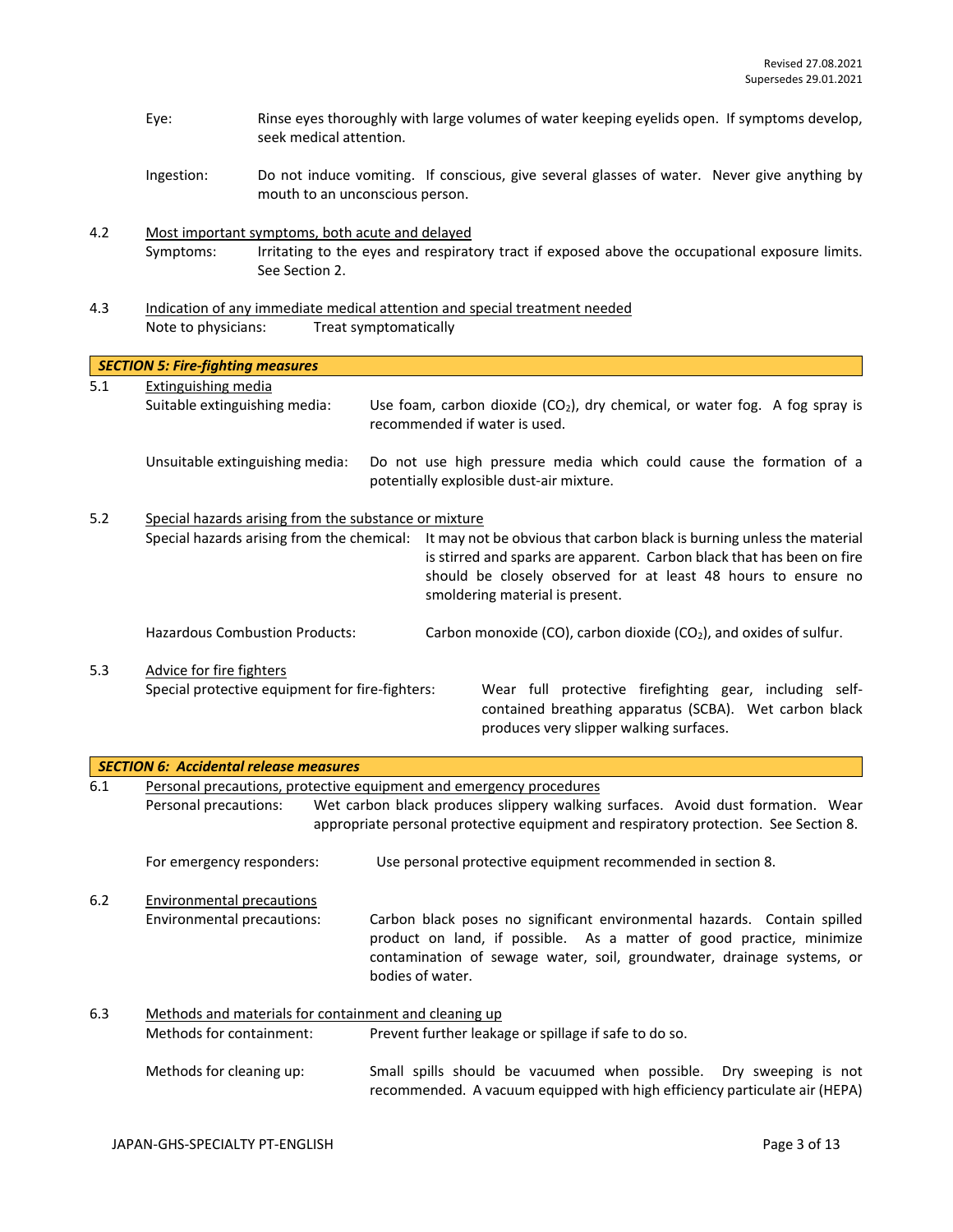filtration is recommended. If necessary, light water spray will reduce dust for dry sweeping. Large spills may be shoveled into containers. See Section 13.

# 6.4 Reference to other sections

Reference to other sections: See section 8. See section 13.

## *SECTION 7: Handling and storage*

## 7.1 Precautions for safe handling

Advice on safe handling: Avoid dust formation. Do not breathe dust. Provide appropriate local exhaust to minimize dust formation. Do not use compressed air.

> Take precautionary measures against static discharges. Provide adequate precautions, such as electrical grounding and bonding, or inert atmospheres. Grounding of equipment and conveying systems may be required under certain conditions. Safe work practices include the elimination of potential ignition sources in proximity to carbon black dust; good housekeeping to avoid accumulations of dust on all surfaces; appropriate exhaust ventilation design and maintenance to control airborne dust levels to below the applicable occupational exposure limit. If hot work is required, the immediate work area must be cleared of carbon black dust.

General hygiene considerations: Handle in accordance with good industrial hygiene and safety practices.

#### 7.2 Conditions for safe storage, including any incompatibilities

Storage conditions: Keep in a dry, cool, and well-ventilated location. Store away from heat, ignition sources, and strong oxidizers.

> Carbon black is not classifiable as a Division 4.2 self-heating substance under the UN test criteria. However, current UN criteria for determining if a substance is self-heating is volume dependent. This classification may not be appropriate for large volume storage container.

> Before entering vessels and confined spaces containing carbon black, test for adequate oxygen, flammable gases and potential toxic air contaminants. Do not allow dust to accumulate on surfaces.

Incompatible materials: Strong oxidizers.

#### *SECTION 8: Exposure controls/personal protection*

## 8.1 Control parameters

Exposure guidelines: Representative occupational exposure limits currently available for carbon black (CAS number: 1333-86-4). Country listing is not all inclusive.

| Country          | Concentration, mg/m3             |
|------------------|----------------------------------|
| Argentina        | 3.5, TWA                         |
| Australia        | 3.0, TWA, inhalable              |
| Belgium          | 3.6, TWA                         |
| Brazil           | 3.5, TWA                         |
| Canada (Ontario) | 3.0 TWA, inhalable               |
| China            | 4.0, TWA 8.0, TWA, STEL (15 min) |
| Colombia         | 3.0, TWA, inhalable              |
| Czech Republic   | 2.0, TWA                         |
| Egypt            | 3.5, TWA                         |
| Finland          | 3.5, TWA; 7.0, STEL              |
|                  |                                  |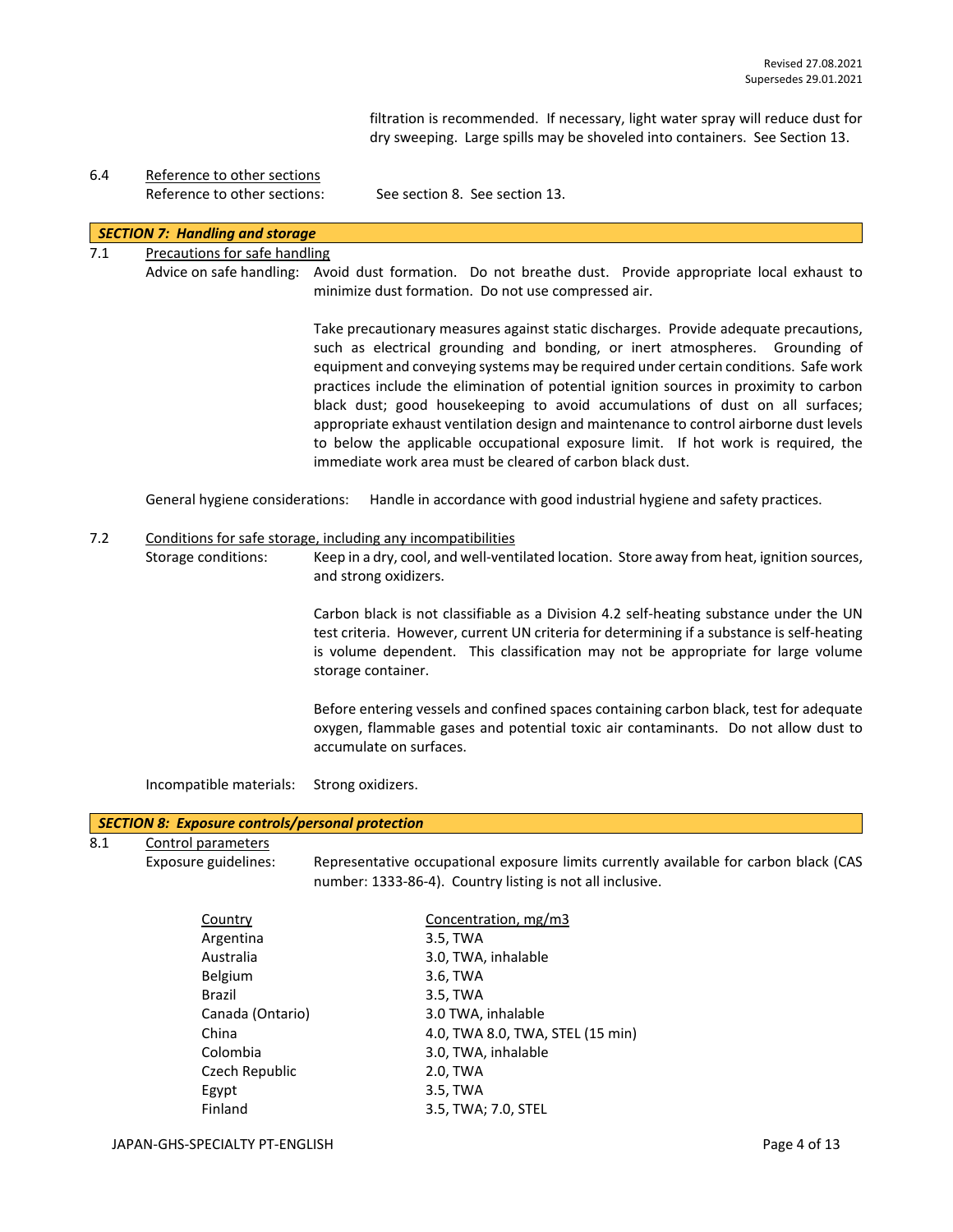| France – INRS        | 3.5, TWA/VME inhalable                                  |
|----------------------|---------------------------------------------------------|
| Germany - BeKGS527   | 0.5, TWA, respirable; 2.0, TWA, inhalable (DNEL values) |
| Hong Kong            | 3.5, TWA                                                |
| Indonesia            | 3.5, TWA/NABs                                           |
| Ireland              | 3.5, TWA; 7.0, STEL                                     |
| Italy                | 3.5, TWA, inhalable                                     |
| Japan – MHLW         | 3.0                                                     |
| Japan – SOH          | 4.0, TWA; 1.0, TWA, respirable                          |
| Korea                | 3.5, TWA                                                |
| Malaysia             | 3.5, TWA                                                |
| Mexico               | 3.5, TWA                                                |
| Russia               | 4.0, TWA                                                |
| Spain                | 3.5, TWA (VLA-ED)                                       |
| Sweden               | 3.0, TWA                                                |
| United Kingdom       | 3.5, TWA, inhalable; 7.0, STEL, inhalable               |
| <b>EU REACH DNEL</b> | 2.0, TWA, inhalable; 0.5, TWA respirable                |
| <b>United States</b> | 3.5, TWA, OSHA-PEL                                      |
|                      | 3.0, TWA, ACGIH-TLV®, inhalable                         |
|                      | 3.5, TWA, NIOSH-REL                                     |

\*Please consult the current version of the standard or regulation that may apply to your operations.

| ACGIH®       | American Conference of Governmental Industrial Hygienists         |
|--------------|-------------------------------------------------------------------|
| mg/m3        | milligrams per cubic meter                                        |
| DNEL         | Derived no-effect level                                           |
| <b>NIOSH</b> | National Institute for Occupational Safety and Health             |
| OSHA         | Occupational Safety and Health Administration                     |
| PEL.         | permissible exposure limit                                        |
| <b>REL</b>   | recommended exposure limit                                        |
| STEL         | short-term exposure limit                                         |
| TLV          | threshold limit value                                             |
| TWA          | time weighted average, eight (8) hours unless otherwise specified |
|              |                                                                   |

Predicted No Effect Concentration: Not applicable

#### 8.2 Exposure controls

Engineering controls: Use process enclosures and/or exhaust ventilation to keep airborne dust concentrations below the occupational exposure limit.

Personal Protective Equipment (PPE)

Respiratory: Approved air purifying respirator (APR) should be used where airborne dust concentrations are expected to exceed occupational exposure limits. Use a positivepressure, air supplied respirator if there is any potential for uncontrolled release, exposure levels are not known, or in circumstances where APRs may not provide adequate protection.

> When respiratory protection is required to minimize exposures to carbon black, programs should follow the requirements of the appropriate governing body for the country, province or state. Selected references to respiratory protection standards are provided below:

- OSHA 29CFR1910.134, Respiratory Protection
- CR592 Guidelines for Selection and Use of Respiratory Protective Devices (CEN)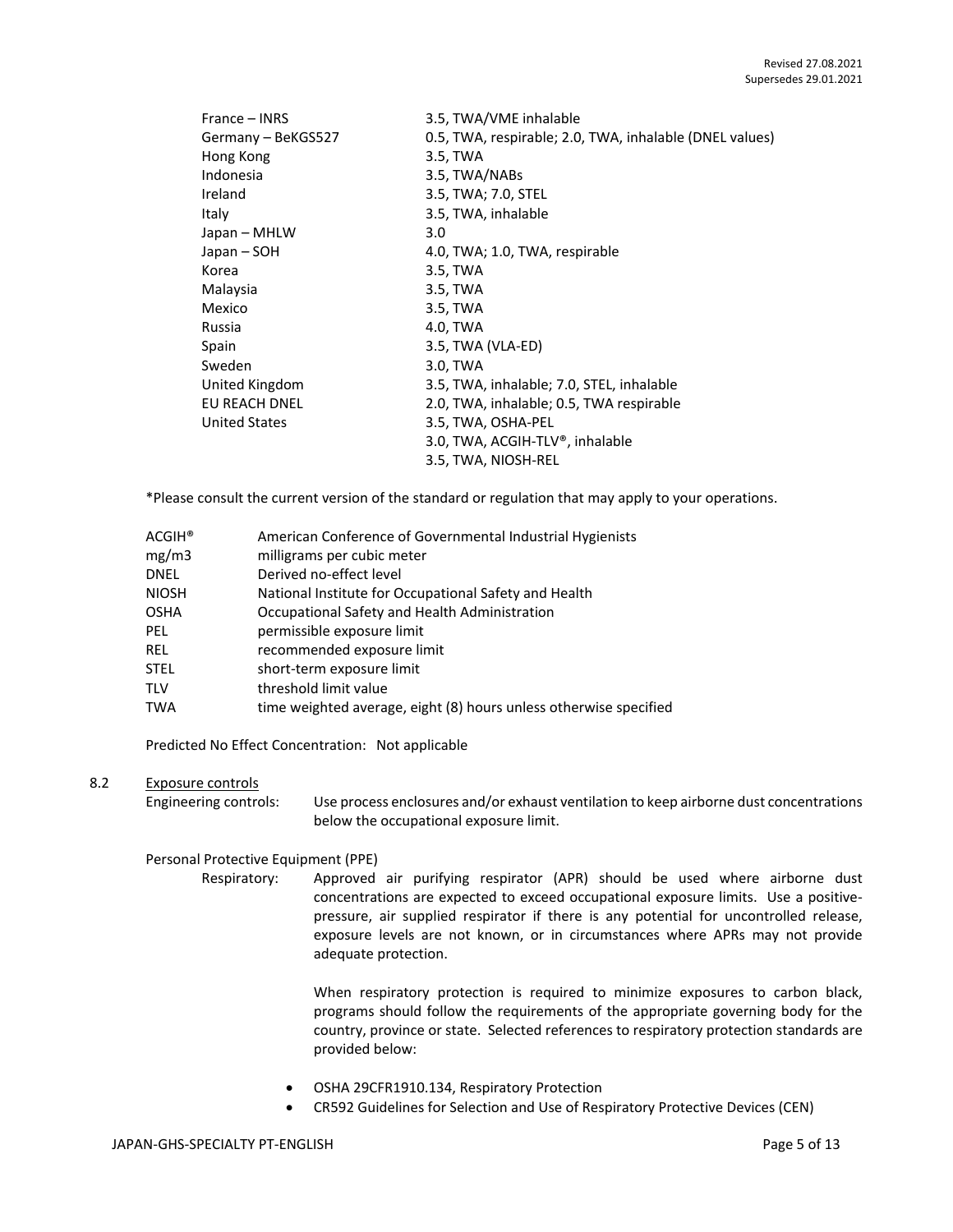- German/European Standard DIN/EN 143, Respiratory Protective Devices for Dusty Materials (CEN)
- Hand protection: Wear protective gloves. Use a barrier cream. Wash hands and skin with mild soap and water.

Eye/face protection: Wear safety glasses or goggles.

- Skin protection: Wear general protective clothing to minimize skin contact. Wash clothing daily. Work clothes should not be taken home.
- Other: Emergency eyewash and safety showers should be in close proximity. Wash hands and face thoroughly with mild soap before eating or drinking.

Environmental exposure controls: in accordance with all local legislation and permit requirements.

| 9.1 | Information on basic physical and chemical properties | <b>SECTION 9: Physical and chemical properties</b>                           |  |  |  |
|-----|-------------------------------------------------------|------------------------------------------------------------------------------|--|--|--|
|     | Appearance:                                           | powder or pellet                                                             |  |  |  |
|     | Color:                                                | black                                                                        |  |  |  |
|     | Odor:                                                 | odorless                                                                     |  |  |  |
|     | Odor threshold:                                       | not applicable                                                               |  |  |  |
|     | Melting point/freezing point:                         | not applicable                                                               |  |  |  |
|     | Boiling point/range:                                  | not applicable                                                               |  |  |  |
|     | Vapor pressure:                                       | not applicable                                                               |  |  |  |
|     | Vapor Density:                                        | not applicable                                                               |  |  |  |
|     | Oxidizing properties:                                 | not applicable                                                               |  |  |  |
|     | Flash Point:                                          | not applicable                                                               |  |  |  |
|     | Flammability:                                         | not flammable                                                                |  |  |  |
|     | Explosive properties:                                 | Dust may form explosible mixture in air                                      |  |  |  |
|     | Explosion limits (air):                               |                                                                              |  |  |  |
|     | Upper:                                                | not available                                                                |  |  |  |
|     | Lower:                                                | 50 $g/m^3$ (dust)                                                            |  |  |  |
|     | Evaporation rate:                                     | not applicable                                                               |  |  |  |
|     | Density: (20°C):                                      | $1.7 - 1.9$ g/cm <sup>3</sup>                                                |  |  |  |
|     | Bulk density:                                         | 1.25-40 lb/ft <sup>3</sup> , 20-640 kg/m <sup>3</sup>                        |  |  |  |
|     | Pellets:                                              | 200-680 kg/m <sup>3</sup>                                                    |  |  |  |
|     | Powder (fluffy):                                      | 20-380 kg/m <sup>3</sup>                                                     |  |  |  |
|     | Solubility (in Water):                                | insoluble                                                                    |  |  |  |
|     | pH value: (ASTM 1512):                                | 4-11 [50 g/l water, 68ºF (20ºC)]                                             |  |  |  |
|     | Partition coefficient (n-octanol/water):              | not applicable                                                               |  |  |  |
|     | Viscosity:                                            | not applicable                                                               |  |  |  |
|     | Decomposition temperature:                            | not applicable                                                               |  |  |  |
|     | Auto-ignition temperature:                            | $>140$ <sup>o</sup> C                                                        |  |  |  |
|     | Minimum Ignition temperature:                         | >500ºC (BAM Furnace)(VDI 2263)                                               |  |  |  |
|     |                                                       | >315ºC (Godberg-Greenwald Furnace)(VDI 2263)                                 |  |  |  |
|     | Minimum ignition energy:                              | >10,000 mJ (VDI 2263)                                                        |  |  |  |
|     | Ignition energy:                                      | not available                                                                |  |  |  |
|     | Maximum absolute explosion pressure:                  | 10 bar (VDI 2263)                                                            |  |  |  |
|     | Maximum rate of pressure rise:                        | 30-400 bar/sec (VDI 2263 and ASTM E1226-88)                                  |  |  |  |
|     | <b>Burn Velocity:</b>                                 | > 45 seconds (not classified as "highly flammable" or "easily<br>ignitable") |  |  |  |
|     | Kst Value:                                            | not available                                                                |  |  |  |
|     |                                                       |                                                                              |  |  |  |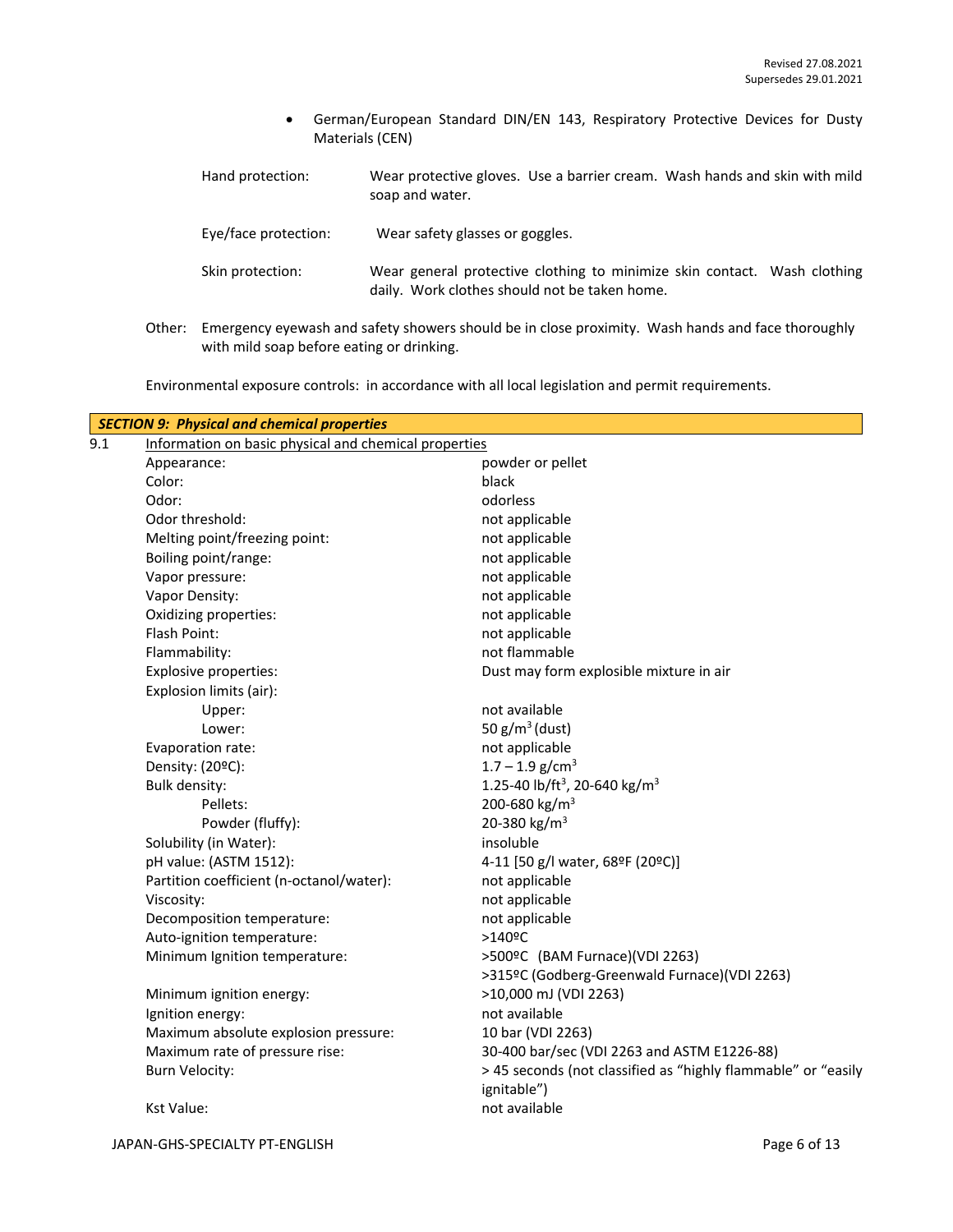Dust explosion classification: ST1<br>Decomposition temperature: ST1<br>Necomposition temperature: ST2 Decomposition temperature:

9.2 Other information Not available

|      | <b>SECTION 10: Stability and reactivity</b>                                                                                                                 |                                                                                                                                                                                                                                       |  |
|------|-------------------------------------------------------------------------------------------------------------------------------------------------------------|---------------------------------------------------------------------------------------------------------------------------------------------------------------------------------------------------------------------------------------|--|
| 10.1 | Reactivity                                                                                                                                                  |                                                                                                                                                                                                                                       |  |
|      | Reactivity:                                                                                                                                                 | May react exothermically upon contact with strong oxidizers.                                                                                                                                                                          |  |
| 10.2 | Chemical stability<br>Stability:                                                                                                                            | Stable under normal ambient conditions.                                                                                                                                                                                               |  |
|      | <b>Explosion data</b><br>Sensitivity to mechanical impact:                                                                                                  | Not sensitive to mechanical impact                                                                                                                                                                                                    |  |
|      | Sensitivity to static discharge:                                                                                                                            | Dust may form explosible mixture in air. Avoid dust formation. Do not create<br>a dust cloud. Take precautionary measures against static discharges. Ensure<br>all equipment is earthed/grounded before beginning transfer operation. |  |
| 10.3 | Possibility of hazardous reactions<br>Hazardous polymerization:                                                                                             | Does not occur.                                                                                                                                                                                                                       |  |
|      | Possibility of hazardous reactions: None under normal conditions.                                                                                           |                                                                                                                                                                                                                                       |  |
| 10.4 | Conditions to avoid<br>Conditions to avoid:                                                                                                                 | Avoid high temperatures >400°C (>752°F) and sources of ignition.                                                                                                                                                                      |  |
| 10.5 | Incompatible materials<br>Incompatible materials:                                                                                                           | Strong oxidizers.                                                                                                                                                                                                                     |  |
| 10.6 | Hazardous decomposition products<br>Hazardous decomposition products: Carbon monoxide, carbon dioxide, organic products of combustion, oxides of<br>sulfur. |                                                                                                                                                                                                                                       |  |
|      | <b>SECTION 11: Toxicological information</b>                                                                                                                |                                                                                                                                                                                                                                       |  |
| 11.1 | Information on toxicological effects                                                                                                                        |                                                                                                                                                                                                                                       |  |
|      | <b>Acute Toxicity:</b>                                                                                                                                      |                                                                                                                                                                                                                                       |  |
|      | Oral LD50:                                                                                                                                                  | $LD_{50}$ (rat) > 8000 mg/kg. (Equivalent to OECD TG 401)                                                                                                                                                                             |  |
|      | Inhalation LD50:                                                                                                                                            | No data available                                                                                                                                                                                                                     |  |
|      | Dermal LD50:                                                                                                                                                | No data available                                                                                                                                                                                                                     |  |
|      | Skin corrosion/irritation:                                                                                                                                  | Rabbit: not irritating. (Equivalent to OECD TG 404)<br>Edema = $0$ (max. attainable irritation score: 4)<br>Erythema = $0$ (max. attainable irritation score: 4)<br>Assessment: Not irritating to skin.                               |  |
|      | Serious eye damage/irritation:                                                                                                                              | Rabbit: not irritating. (OECD TG 405)<br>Cornea: 0 (max. attainable irritation score: 4)<br>Iris: 0 (max. attainable irritation score: 2)<br>Conjunctivae: 0 (max. attainable irritation score: 3)                                    |  |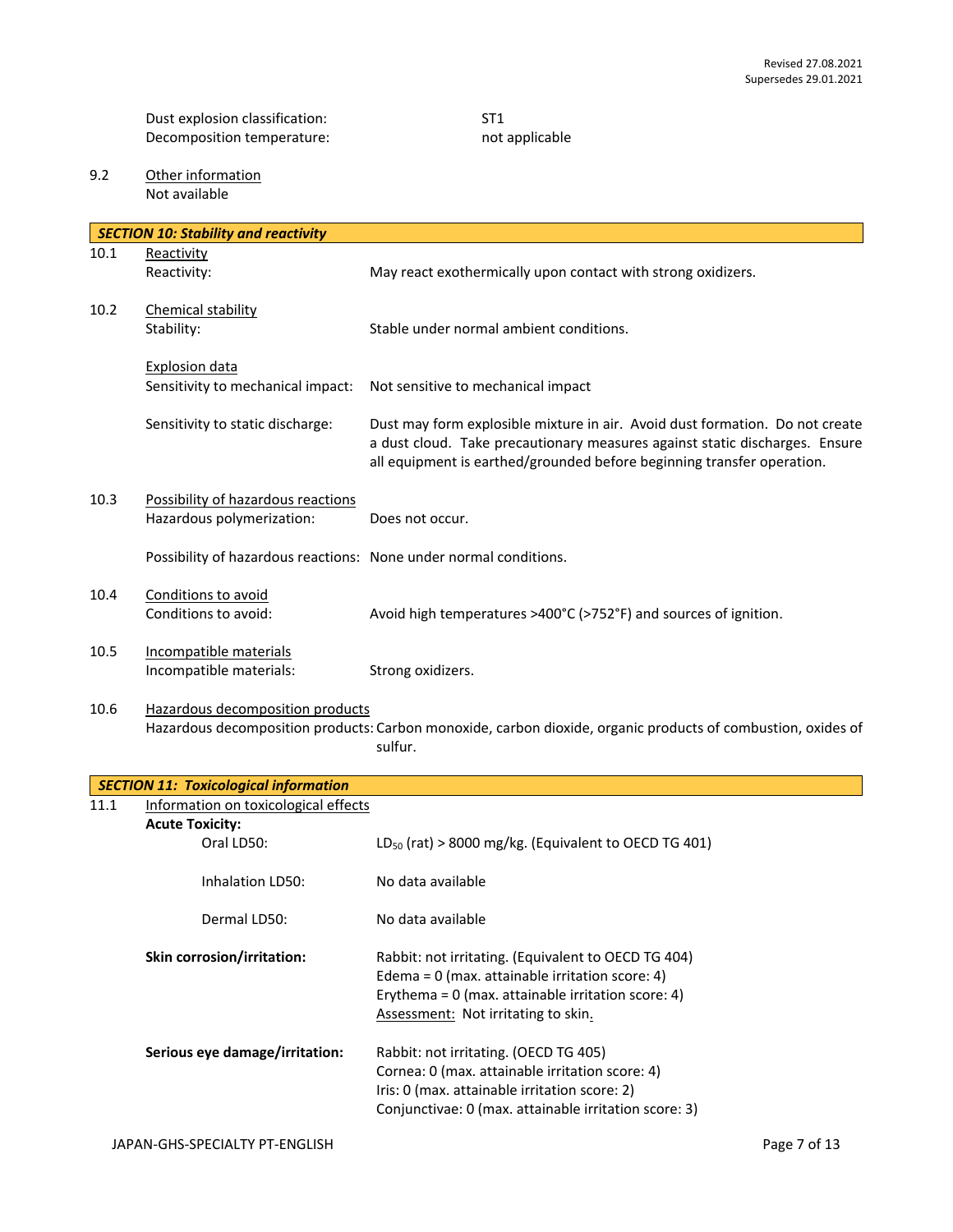Chemosis: 0 (max. attainable irritation score: 4) Assessment: Not irritating to the eyes.

**Sensitization:** Guinea pig skin (Buehler Test): Not sensitizing (OECD TG 406) Assessment: Not sensitizing in animals. No cases of sensitization in humans have been reported.

**Germ cell mutagenicity:** *In vitro:* Carbon black is not suitable to be tested directly in bacterial (Ames test) and other *in vitro* systems because of its insolubility. However, when organic solvent extracts of carbon black have been tested, results showed no mutagenic effects. Organic solvent extracts of carbon black can contain traces of polycyclic aromatic hydrocarbons (PAHs). A study to examine the bioavailability of these PAHs showed that they are very tightly bound to carbon black and are not bioavailable (Borm, 2005).

> *In vivo:* In an experimental investigation, mutational changes in the *hprt* ene were reported in alveolar epithelial cells in the rat following inhalation exposure to carbon black (Driscoll*,* 1997). This observation is considered to be rat-specific and a consequence of "lung overload," which leads to chronic inflammation and release of reactive oxygen species. This is considered to be a secondary genotoxic effect and, thus, carbon black itself would not be considered to be mutagenic.

> Assessment: *In vivo* mutagenicity in rats occurs by mechanisms secondary to a threshold effect and is a consequence of "lung overload," which leads to chronic inflammation and the release of genotoxic oxygen species. This mechanism is considered to be a secondary genotoxic effect and, thus, carbon black itself would not be considered to be mutagenic.

**Carcinogenicity: Carcinogenicity:** Animal toxicity **Rat, oral, duration 2 years.** Effect: no tumors.

> Mouse, oral, duration 2 years. Effect: no tumors.

Mouse, dermal, duration 18 months. Effect: no skin tumors.

Rat, inhalation, duration 2 years. Target organ: lungs. Effect: inflammation, fibrosis, tumors.

Note: Tumors in the rat lung are considered to be related to "lung overload" rather than to a specific chemical effect of carbon black itself in the lung. These effects in rats have been reported in many studies on other poorly soluble inorganic particles and appear to be rat specific (ILSI, 2000). Tumors have not been observed in other species (i.e., mouse and hamster) for carbon black or other poorly soluble particles under similar circumstances and study conditions.

Mortality studies (human data)

JAPAN-GHS-SPECIALTY PT-ENGLISH **Page 8 of 13** A study on carbon black production workers in the UK (Sorahan, 2001) found an increased risk of lung cancer in two of the five plants studied; however, the increase was not related to the dose of carbon black. Thus, the authors did not consider the increased risk in lung cancer to be due to carbon black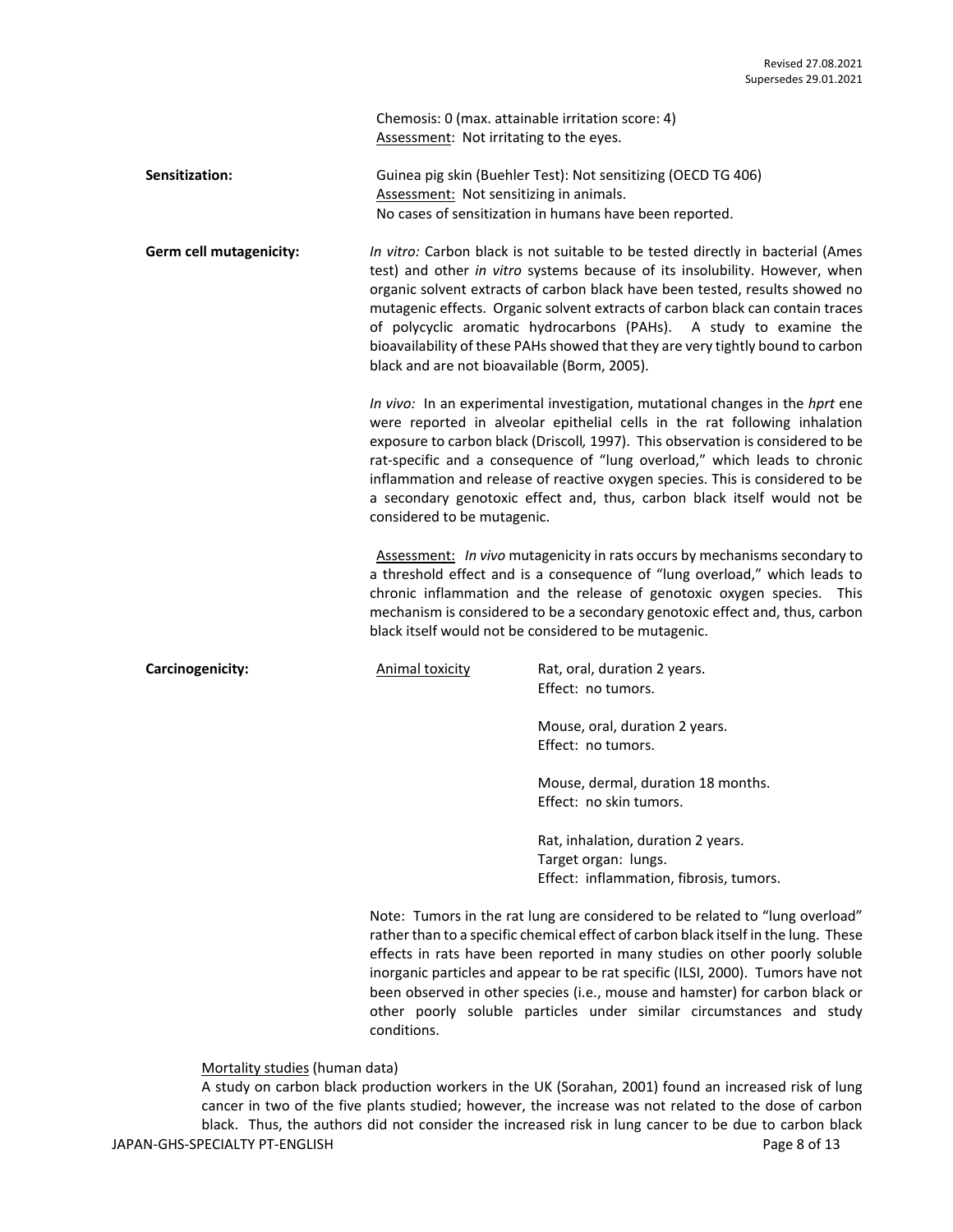exposure. A German study of carbon black workers at one plant (Morfeld, 2006; Buechte, 2006) found a similar increase in lung cancer risk but, like the Sorahan, 2001 (UK study), found no association with carbon black exposure. A large US study of 18 plants showed a reduction in lung cancer risk in carbon black production workers (Dell*,* 2006). Based upon these studies, the February 2006 Working Group at the International Agency for Research on Cancer (IARC) concluded that the human evidence for carcinogenicity was *inadequate* (IARC, 2010).

Since the IARC evaluation of carbon black, Sorahan and Harrington (2007) have re-analyzed the UK study data using an alternative exposure hypothesis and found a positive association with carbon black exposure in two of the five plants. The same exposure hypothesis was applied by Morfeld and McCunney (2009) to the German cohort; in contrast, they found no association between carbon black exposure and lung cancer risk and, thus, no support for the alternative exposure hypothesis used by Sorahan and Harrington.

Overall, as a result of these detailed investigations, no causative link between carbon black exposure and cancer risk in humans has been demonstrated.

#### IARC cancer classification

In 2006 IARC re-affirmed its 1995 finding that there is *"inadequate evidence"* from human health studies to assess whether carbon black causes cancer in humans. IARC concluded that there is *"sufficient evidence*" in experimental animal studies for the carcinogenicity of carbon black. IARC's overall evaluation is that carbon black is *"possibly carcinogenic to humans (Group 2B)".* This conclusion was based on IARC's guidelines, which generally require such a classification if one species exhibits carcinogenicity in two or more animal studies (IARC, 2010).

Solvent extracts of carbon black were used in one study of rats in which skin tumors were found after dermal application and several studies of mice in which sarcomas were found following subcutaneous injection. IARC concluded that there was *"sufficient evidence"* that carbon black extracts can cause cancer in animals (Group 2B).

## ACGIH cancer classification

Confirmed Animal Carcinogen with Unknown Relevance to Humans (Category A3 Carcinogen).

Assessment: Applying the guidelines of self-classification under the Globally Harmonized System of Classification and Labeling of Chemicals, carbon black is not classified as a carcinogen. Lung tumors are induced in rats as a result of repeated exposure to inert, poorly soluble particles like carbon black and other poorly soluble particles. Rat tumors are a result of a secondary non-genotoxic mechanism associated with the phenomenon of lung overload. This is a species-specific mechanism that has questionable relevance for classification in humans. In support of this opinion, the CLP Guidance for Specific Target Organ Toxicity – Repeated Exposure (STOT-RE), cites lung overload under mechanisms not relevant to humans. Human health studies show that exposure to carbon black does not increase the risk of carcinogenicity.

**Reproductive and developmental toxicity:** Assessment: No effects on reproductive organs or fetal development have been reported in long-term repeated dose toxicity studies in animals.

**Specific target organ toxicity – single exposure (STOT-SE):** Assessment: Based on available data, specific

target organ toxicity is not expected after single oral, single inhalation, or single dermal exposure.

## **Specific target organ toxicity – repeated exposure (STOT-RE):**  Animal toxicity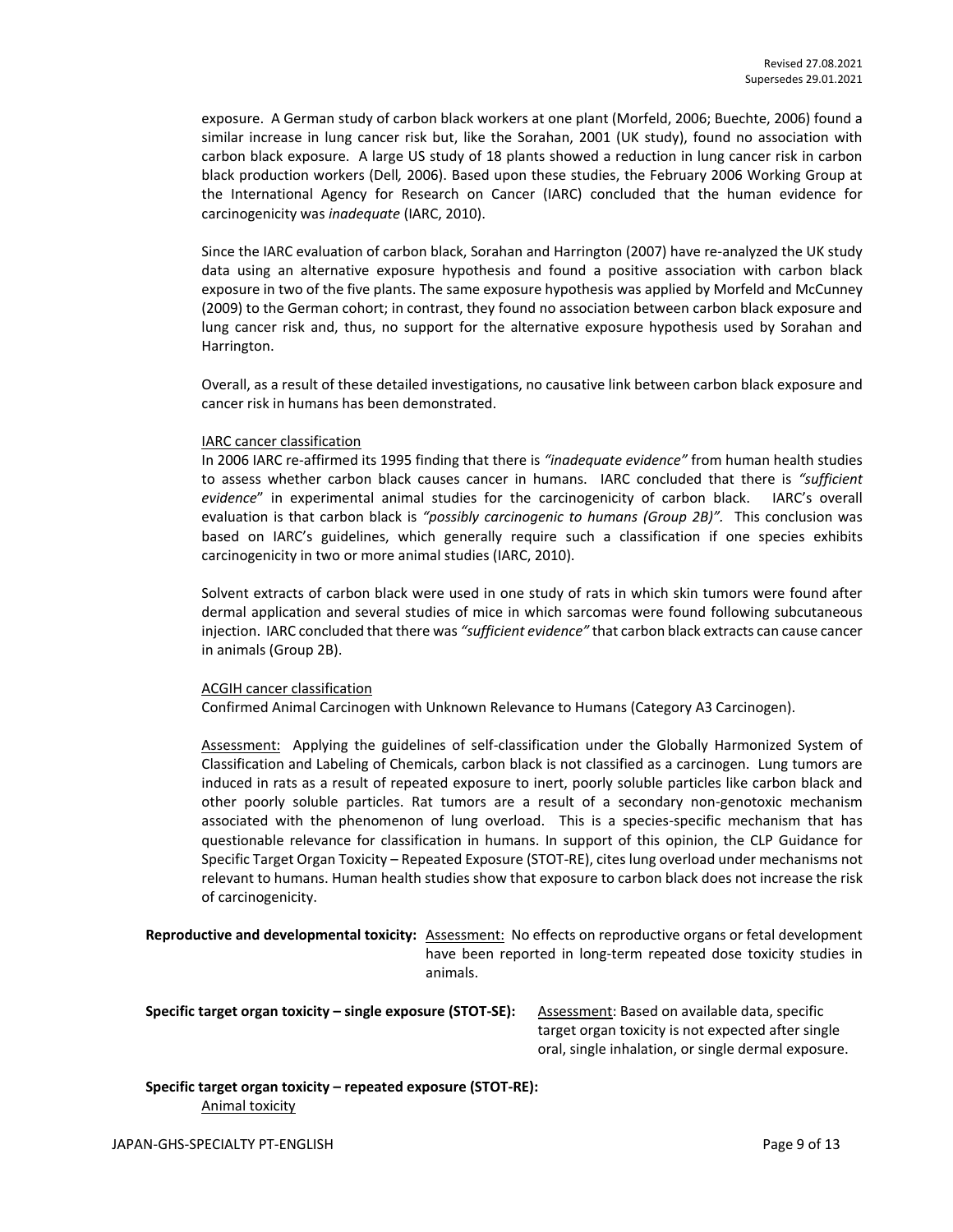Repeated dose toxicity: inhalation (rat), 90 days, No Observed Adverse Effect Concentration (NOAEC) = 1.1 mg/m<sup>3</sup> (respirable)

Target organ/effects at higher doses are lung inflammation, hyperplasia, and fibrosis.

Repeated dose toxicity: oral (mouse), 2 yrs, No Observed Effect Level (NOEL) = 137 mg/kg (body wt.)

Repeated dose toxicity: oral (rat), 2 yrs, NOEL = 52 mg/kg (body wt.)

Although carbon black produces pulmonary irritation, cellular proliferation, fibrosis, and lung tumors in the rat under conditions of lung overload, there is evidence to demonstrate that this response is principally a species-specific response that is not relevant to humans.

### Morbidity studies (human data)

Results of epidemiological studies of carbon black production workers suggest that cumulative exposure to carbon black may result in small, non-clinical decrements in lung function. A U.S. respiratory morbidity study suggested a 27 ml decline in FEV<sub>1</sub> from a 1 mg/m<sup>3</sup> 8 hour TWA daily (inhalable fraction) exposure over a 40-year period (Harber, 2003). An earlier European investigation suggested that exposure to 1 mg/m<sup>3</sup> (inhalable fraction) of carbon black over a 40-year working lifetime would result in a 48 ml decline in  $FEV<sub>1</sub>$  (Gardiner, 2001). However, the estimates from both studies were only of borderline statistical significance. Normal age-related decline over a similar period of time would be approximately 1200 ml.

In the U.S. study, 9% of the highest non-smokers exposure group (in contrast to 5% of the unexposed group) reported symptoms consistent with chronic bronchitis. In the European study, methodological limitations in the administration of the questionnaire limit the conclusions that can be drawn about reported symptoms. This study, however, indicated a link between carbon black and small opacities on chest films, with negligible effects on lung function.

#### Assessment:

**Inhalation** - Applying the guidelines of self-classification under GHS, carbon black is not classified under STOT-RE for effects on the lung. Classification is not warranted on the basis of the unique response of rats resulting from "lung overload" following exposure to poorly soluble particles such as carbon black. The pattern of pulmonary effects in the rat, such as inflammation and fibrotic responses, are not observed in other rodent species, non-human primates, or humans under similar exposure conditions. Lung overload does not appear to be relevant for human health. Overall, the epidemiological evidence from well-conducted investigations has shown no causative link between carbon black exposure and the risk of non-malignant respiratory disease in humans. A STOT-RE classification for carbon black after repeated inhalation exposure is not warranted.

**Oral:** Based on available data, specific target organ toxicity is not expected after repeated oral exposure.

**Dermal:** Based on available data and the chemical-physical properties (insolubility, low absorption potential), specific target organ toxicity is not expected after repeated dermal exposure.

**Aspiration hazard:** Assessment: Based on industrial experience and the available data, no aspiration hazard is expected.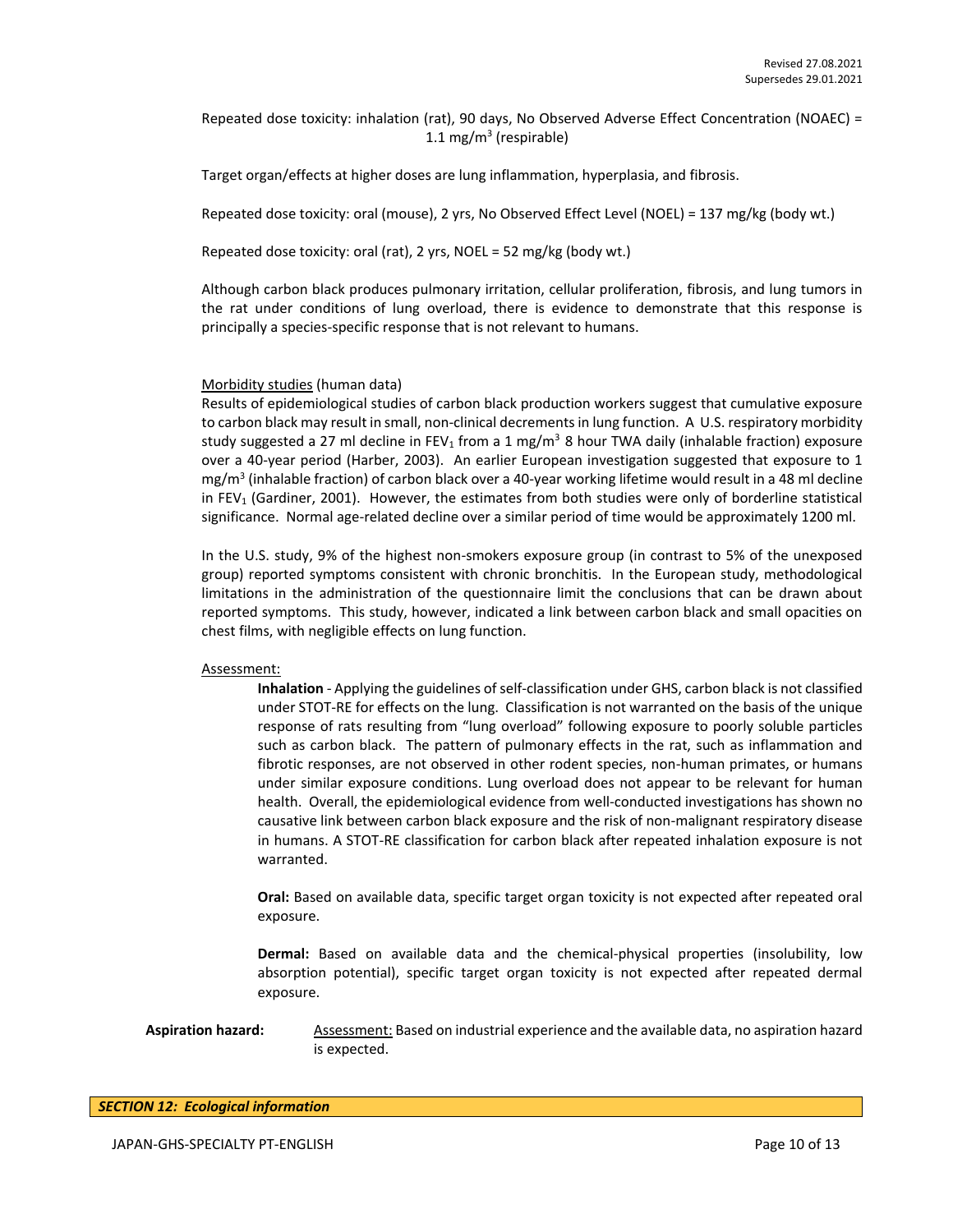## 12.1 Toxicity

| Aquatic toxicity:            |                                                                                                             |
|------------------------------|-------------------------------------------------------------------------------------------------------------|
| Acute fish toxicity:         | LCO (96 h) 1000mg/l, Species: Brachydanio rerio (zebrafish), Method:<br>OFCD Guideline 203                  |
| Acute invertebrate toxicity: | EC50 (24 h) > 5600 mg/l, Species: Daphnia magna (waterflea),<br>Method: OFCD Guideline 202                  |
| Acute algae toxicity:        | EC50 (72 h) >10,000 mg/l, NOEC 10,000 mg/l, Species: Scenedesmus<br>subspicatus, Method: OECD Guideline 201 |
| Activated sludge:            | ECO (3 h) > 400 mg/l, EC10 (3h): ca. 800 mg/l, Method: DEV L3 (TTC<br>test)                                 |
|                              |                                                                                                             |

- 12.2 Persistence and degradability Not soluble in water. Expected to remain on soil surface. Not expected to degrade.
- 12.3 Bioaccumulative potential Not expected because of the physicochemical properties of the substance.
- 12.4 Mobility in soil Not expected to migrate. Insoluble.
- 12.5 Results of PBT and vPvB assessment Carbon black is not a PBT or a vPvB.
- 12.6 Other adverse effects Not available.

| SECTION 13: Disposal considerations |                         |                                                                                                                                                  |  |  |
|-------------------------------------|-------------------------|--------------------------------------------------------------------------------------------------------------------------------------------------|--|--|
| 13.1                                | Waste treatment methods |                                                                                                                                                  |  |  |
|                                     | Product disposal:       | Product should be disposed of in accordance with the regulations issued by the<br>appropriate federal, provincial, state, and local authorities. |  |  |

Container/Packaging disposal: Empty packaging must be disposed of in accordance with national and local laws.

## *SECTION 14: Transport information*

The International Carbon Black Association organized the testing of seven ASTM reference carbon blacks according to the UN method, Self-Heating Solids. All seven reference carbon blacks were found to be "Not a self-heating substance of Division 4.2." The same carbon blacks were tested according to the UN method, Readily Combustible Solids and found to be "Not a readily combustible solid of Division 4.1;" under current UN Recommendations on the Transport of Dangerous Goods.

#### Japanese Regulations

Transport in bulk according to Annex II of MARPOL 73/78 and the IBC Code: Not regulated

The following organizations do not classify carbon black as a "hazardous cargo" if it is "carbon, non-activated, mineral origin." Birla Carbon's carbon black products meet this definition.

| <u>DOT</u>   | <b>IMDG</b>                      | RID                            | <b>ADR</b> | ICAO (air) | <b>IATA</b> |
|--------------|----------------------------------|--------------------------------|------------|------------|-------------|
| 14.1<br>14.2 | UN/ID No<br>Proper shipping name | Not regulated<br>Not regulated |            |            |             |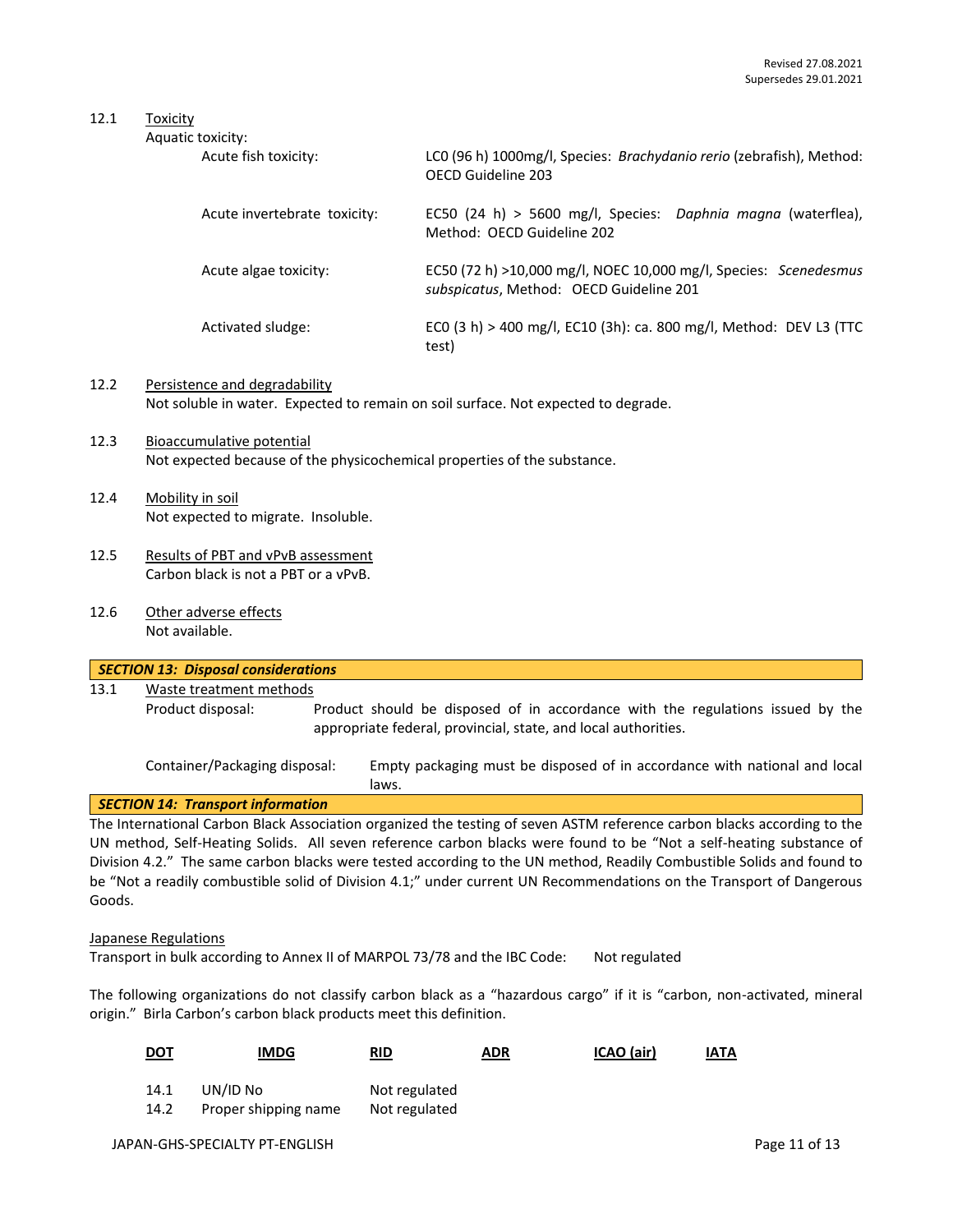| 14.3 | Hazard class  | Not regulated |
|------|---------------|---------------|
| 14.4 | Packing group | Not regulated |

### *SECTION 15: Regulatory information*

- 15.1 Industrial Safety and Health Law (ISHL):
	- Notification Obligation (SDS): Carbon black (≥0.1%) Mandatory Labeling (label): Carbon black (≥1%)

International Inventories:

Carbon black, CAS number 1333-86-4, appears on the following inventories:

| Australia:   | <b>AICS</b>                   |
|--------------|-------------------------------|
| Canada:      | <b>DSL</b>                    |
| China:       | <b>IECSC</b>                  |
| Europe (EU): | EINECS (EINECS-RN: 215-609-9) |
| Japan:       | <b>ENCS</b>                   |
| Korea:       | KECI                          |
| Philippines: | <b>PICCS</b>                  |
| Taiwan:      | <b>TCSI</b>                   |
| New Zealand: | <b>NZIOC</b>                  |
| USA:         | <b>TSCA</b>                   |

| <b>SECTION 16: Other Information</b> |  |
|--------------------------------------|--|
| <b>Contact Information</b>           |  |

| Birla Carbon U.S.A., Inc.       | Birla Carbon Brasil Ltda.        | Birla Carbon Egypt S.A.E.          | Birla Carbon China (Weifang)     |
|---------------------------------|----------------------------------|------------------------------------|----------------------------------|
| 370 Columbian Chemicals Lane    | Estrada Renê Fonseca S/N         | El-Nahda Road                      | Co., Ltd.                        |
| Franklin, LA 70538-1149, U.S.A. | Cubatão SP Brazil                | Amreya, Alexandria, Egypt          | Binhai Economic Development      |
| Telephone +1 337 836 5641       | CEP 11573-904                    | +20 3 47 70 102                    | Zone                             |
|                                 | PABX Operator +55 13 3362 7100   |                                    | Weifang, Shandong, 262737,       |
|                                 |                                  |                                    | <b>PRC</b>                       |
|                                 |                                  |                                    | Telephone +86 (0536) 530 5978    |
| Birla Carbon U.S.A., Inc.       | Birla Carbon Italy S.R.L.        | Birla Carbon India Private Limited | Birla Carbon China (Jining) Co.  |
| 3500 South Road S               | Via S Cassiano, 140              | K-16, Phase II, SIPCOT Industrial  | Ltd.                             |
| Ulysses, KS 67880-8103, U.S.A.  | I - 28069 San Martino di Trecate | Complex                            | No. 6, Chenguang Road, Jibei     |
| Telephone +1 620 356 3151       | (NO) Italy                       | Gummidipoondi - 601201             | High-Tech Industry Park Zone     |
|                                 | Telephone +39 0321 7981          | Dist: Thiruvallur, Tamil Nadu      | Jining City, Shandong Province   |
|                                 |                                  | India                              | The People's Republic of China,  |
|                                 |                                  | +91 44 279 893 01                  | 272000                           |
|                                 |                                  |                                    | Telephone +86 (0537) 677 9018    |
| Birla Carbon Canada Ltd.        | Birla Carbon Hungary Ltd.        | Birla Carbon India Private Limited | Birla Carbon Korea Co., Ltd.     |
| 755 Parkdale Ave. North         | H - 3581 Tiszaújváros            | Village Lohop, Patalganga,         | #1-3, Ulha-Dong                  |
| P.O. Box 3398, Station C        | P.O.B. 61, Hungary               | Taluka: Khalapur                   | Yeosu city, cheonnam 555-290,    |
| Hamilton, Ontario L8H 7M2       | Telephone +36 49 544 000         | Dist.: Raigad 410207               | Korea                            |
| Canada                          |                                  | Maharashtra, India                 | Telephone 82-61-688-3330         |
| Telephone +1 905 544 3343       |                                  | +91 22 2192 250133                 |                                  |
| Birla Carbon Brasil Ltda.       | Birla Carbon Spain, S.L.U.       | Birla Carbon India Private Limited | Birla Carbon Thailand Public Co. |
| Via Frontal km, 1, S/N. Polo    | Carretera Gajano-Pontejos        | Murdhwa Industrial Area            | Ltd.                             |
| Petroquimico                    | 39792 Gajano, Cantabria          | P.O. Renukook, Dist: Sonebhadra    | 44 M.1, T. Posa, A. Muang        |
| Camaçari Bahia Brazil           | Apartado 283, Santander, Spain   | U.P. Pin $-$ 231 217               | Angthong 14000                   |
| CEP 42.810-320                  | Telephone +34 942 503030         | India                              | +66 35 672 150-4                 |
| Telephone +55 71 3616 1100      |                                  | +91 5446 252 387/88/89/90/91       |                                  |

References: